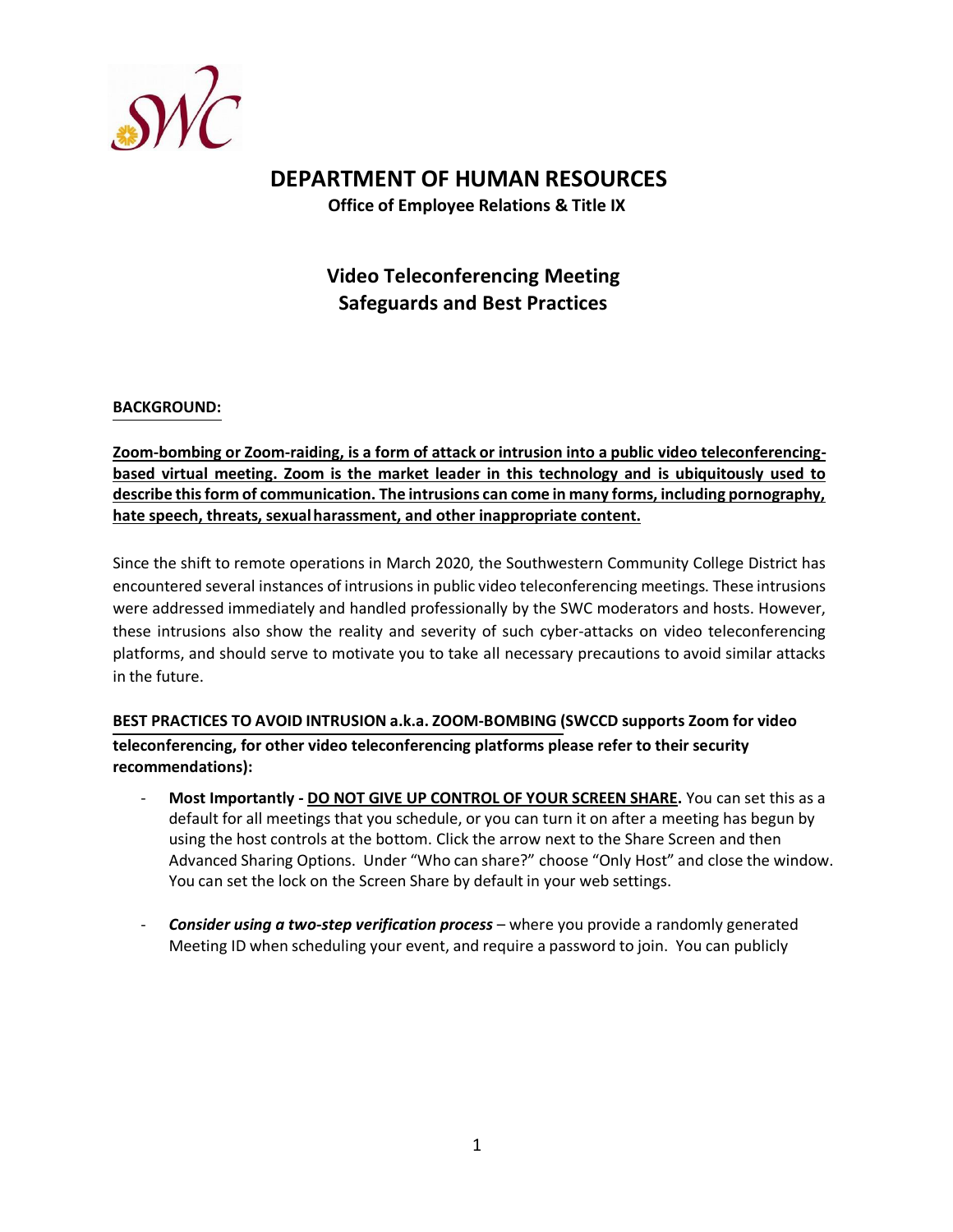announce the meeting and provide the meeting ID, but the password will only be given out viae-mail or Direct Message.

- *Avoid using your personal meeting number*  this is your number and should anybody gain access to your number, they can join any future meeting.
- *Permission to record must be obtained from all attendees of a Zoom meeting before you initiate recording of the Zoom meeting in question.*

## **Under Advanced Options, you should:**

- *Enable a waiting room*  so you can see who you're allowing into the virtual meeting room. In the recent intrusions, there were several fake/prank names identified in the waiting room who were appropriately not allowed to enter.
- *NOT allow participants to join the meeting before you or the co-host* **this will eliminate any** chance that a hacker can post something inappropriate before you are in control of the room.
- **Select the option that only one participant can share at the meeting** to avoid anybody else from taking control of the screen share feature.
- *Select the option that only host can share the screen* this prohibits participant from sharing their screens and overriding the host.

#### **Under Managing Participants/More, you should:**

- *Mute participants at entry* this will ensure that all microphones are off and avoid any potential for intrusions or accidents.
- *Not allow participants to unmute themselves* this will give you control of who you want to hear from and prohibit anybody from interrupting or inserting inappropriate audio.
- *Not allow participants to rename themselves*  this will prohibit any participant from changing their profile/creating a new alias for purpose of posting a new, potentially inappropriate profile picture.
- Lock the meeting which prohibits anyone from joining the meeting after it begins, even if they are registered, have the meeting ID, and have a password.

#### **Under Basic Settings, you should:**

- *Block ability to chat privately*  this will prohibit a participant from sending a 1:1 chat to another participant.
- *Consider turning off the public chat entirely*  this will prohibit participants from sending a